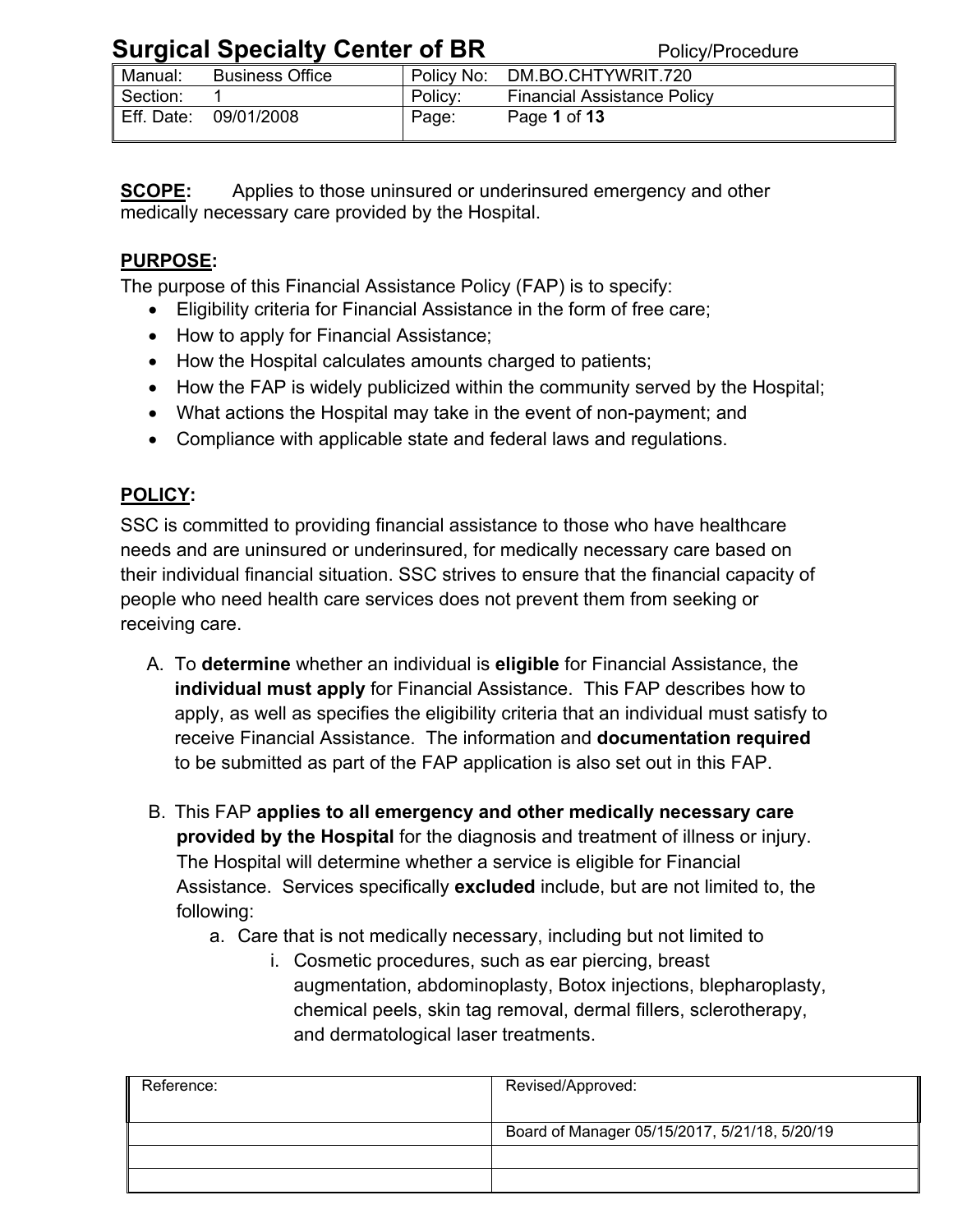|            |                        |            | .                                  |
|------------|------------------------|------------|------------------------------------|
| Manual:    | <b>Business Office</b> | Policy No: | DM.BO.CHTYWRIT.720                 |
| Section:   |                        | Policy:    | <b>Financial Assistance Policy</b> |
| Eff. Date: | 09/01/2008             | Page:      | Page 2 of 13                       |

- ii. Cosmetic dental procedures
- iii. Bariatric surgery
- iv. Circumcision
- b. Personal items provided during an inpatient stay, e.g. guest trays, private rooms that are not medically necessary.
- c. Charges resulting from procedures that are not covered by third-party insurance, despite being medically necessary, due to the patient's failure to follow insurance payer guidelines where a patient knowingly received services in a non-contracted hospital.
- d. Motor vehicle accidents where third-party liability is being pursued for payment of hospital expenses (e.g., those involving patients with no health care insurance).
- C. **Professional services** provided by treating physicians, physician assistants, or advanced practice clinicians in the Hospital, are not covered by this FAP. A list of providers rendering professional services in the Hospital facility is maintained in a document separate from the FAP and is available on the Hospital website. Patients may request paper copies, free of charge, by calling the Hospital admissions department
- D. If a patient has **potential payment resources** such as, but not limited to, health insurance or third-party settlement proceeds, the individual may not be eligible for Financial Assistance.
- E. Financial Assistance is not considered to be a substitute for personal responsibility. **Patients are expected to cooperate** with SSC procedures for obtaining financial assistance or other forms of payment, **and to contribute** to the cost of their care based on their individual ability to pay. Individuals with the financial capacity to purchase health insurance shall be encouraged to do so.
- F. If an FAP applicant is or may be eligible for funds from local, state, or federal programs that cover some or all of the costs of health care services, the FAP applicant is expected to apply for such programs before a determination of eligibility is made under this FAP. Financial assistance is generally **payer of last resort** to all other financial resources available to the patient including: insurance; government programs, such as but not limited to VA benefits, Medicare, and Medicaid; third-party liability; and personal assets, including existing liquid assets.
- G. The Hospital will not deny Financial Assistance under this FAP based on an applicant's failure to provide information or documentation that the Hospital

| Reference: | Revised/Approved:                             |
|------------|-----------------------------------------------|
|            |                                               |
|            | Board of Manager 05/15/2017, 5/21/18, 5/20/19 |
|            |                                               |
|            |                                               |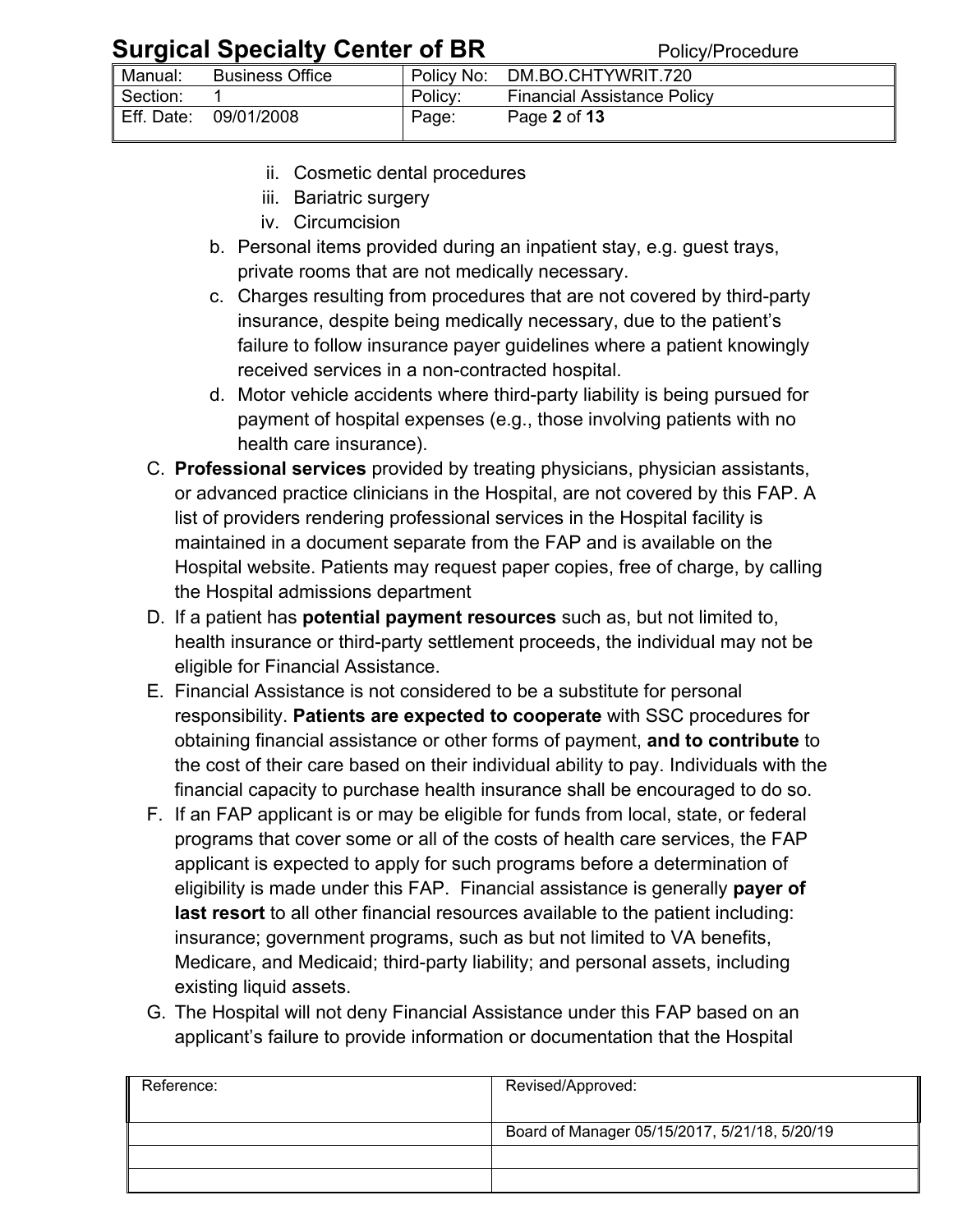| <b>UMISIONI UPUULUI UULUI UI DIA</b> |                        |            | י טווט און וטטטעווט                |
|--------------------------------------|------------------------|------------|------------------------------------|
| Manual:                              | <b>Business Office</b> | Policy No: | DM.BO.CHTYWRIT.720                 |
| Section:                             |                        | Policy:    | <b>Financial Assistance Policy</b> |
| Eff. Date:                           | 09/01/2008             | Page:      | Page 3 of 13                       |

does not specify in this FAP or in the FAP application form. The Hospital will notify the individual in writing of the decision on their eligibility under this FAP and the basis for the decision.

- H. Financial Assistance documentation obtained from patients will be secured; access to this documentation will be limited to those essential to the Financial Assistance process.
- I. The actions the Hospital may take in the event of non-payment are described generally in this FAP. **The Hospital will make reasonable efforts to determine whether an individual is eligible for assistance under this FAP before engaging in any extraordinary collection action** (ECA). Following a determination of FAP eligibility, a FAP-eligible individual will not be charged more for emergency or other medically necessary care than the Amounts Generally Billed (AGB) to individuals who have insurance covering such care.
- J. The **Amounts Generally Billed** (AGB) calculation will be performed annually by SSC see Addendum C. Any needed change will be implemented within 120 days of the calculation. The Hospital will limit the amounts that it charges for emergency or other medically necessary care provided to individuals eligible for Financial Assistance to the average amounts generally billed for commercially insured and Medicare patients. AGB is determined by multiplying the gross charges for eligible care by an AGB percentage. The AGB percentage is based on all claims allowed by Medicare and private health insurers over a specified 12-month period, divided by the associated gross charges for those claims. Written copies of the AGB percentage currently being used may be obtained, free of charge, by calling the phone number in Addendum A.
- K. **Notification** about SSC financial assistance programs will be disseminated through various means, which may include, but are not limited to, the publication of notices in patient bills and by posting notices in admissions areas, and at other public places that SSC may elect. SSC also shall publish and widely publicize on facility websites the following: this financial assistance policy, a plain language summary of the policy, and the financial assistance application. These documents shall be provided in the primary languages spoken by limited-English proficiency populations served by the Hospital. Paper copies of these documents will be provided to patients upon request and by mail.

| Revised/Approved:                             |
|-----------------------------------------------|
|                                               |
| Board of Manager 05/15/2017, 5/21/18, 5/20/19 |
|                                               |
|                                               |
|                                               |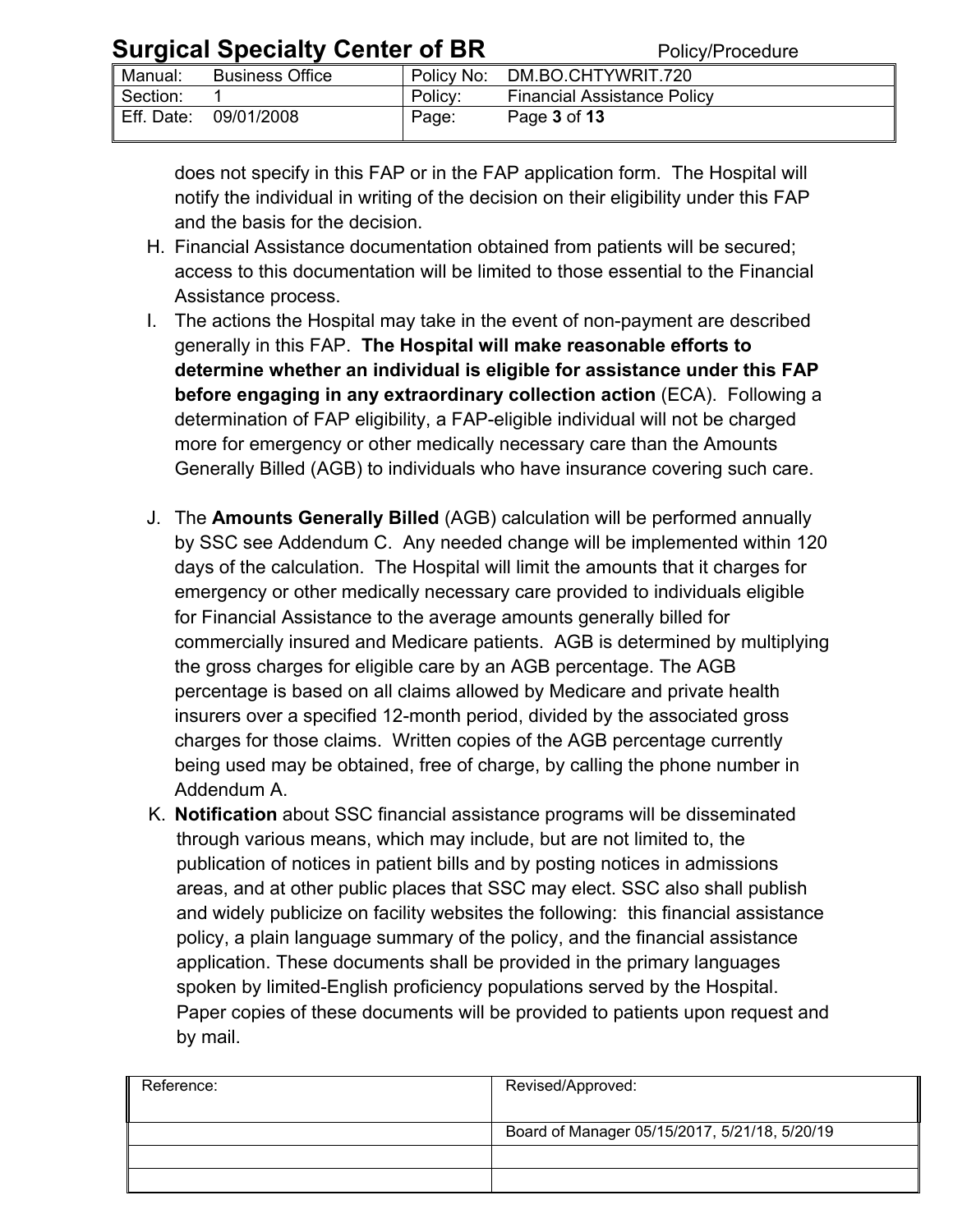| $\sum_{i=1}^{n} \sum_{j=1}^{n} \sum_{j=1}^{n} \sum_{j=1}^{n} \sum_{j=1}^{n} \sum_{j=1}^{n} \sum_{j=1}^{n} \sum_{j=1}^{n} \sum_{j=1}^{n} \sum_{j=1}^{n} \sum_{j=1}^{n} \sum_{j=1}^{n} \sum_{j=1}^{n} \sum_{j=1}^{n} \sum_{j=1}^{n} \sum_{j=1}^{n} \sum_{j=1}^{n} \sum_{j=1}^{n} \sum_{j=1}^{n} \sum_{j=1}^{n} \sum_{j=1}^{n} \sum_{j=1}^{n}$ |                        |            | , onov, roodaaro                   |
|---------------------------------------------------------------------------------------------------------------------------------------------------------------------------------------------------------------------------------------------------------------------------------------------------------------------------------------------|------------------------|------------|------------------------------------|
| Manual:                                                                                                                                                                                                                                                                                                                                     | <b>Business Office</b> | Policy No: | DM.BO.CHTYWRIT.720                 |
| Section:                                                                                                                                                                                                                                                                                                                                    |                        | Policy:    | <b>Financial Assistance Policy</b> |
| Eff. Date:                                                                                                                                                                                                                                                                                                                                  | 09/01/2008             | Page:      | Page 4 of 13                       |

**L.** SSC management shall **comply with** all other federal, state, and local **laws, rules, and regulations** that may apply to activities conducted pursuant to this Policy.

#### **I. APPLICATION PROCESS**

- A. Completing, signing, and submitting an application for Financial Assistance, as well as submitting the required documentation set out in this policy, is required in order to determine if an individual qualifies for Financial Assistance. Applications are available at all Admission Departments and on the Hospital's website. See *Addendum A* for information. Directions for returning the completed application are detailed in the financial assistance application.
- B. The availability of financial assistance will be publicized to patients at intake or discharge.
- C. The patient or the patient's guarantor are required to supply personal, financial, and other documentation relevant to making a determination of financial need **within thirty (30) days** of the request for assistance. The applicant must provide the requested information for the patient, spouse, family members who reside together, and dependents claimed on the same tax return. **Applications not meeting these conditions may be returned to the**

# **applicant or considered denied**.

- D. An uninsured person who fails to supply the information necessary for an accurate determination shall be presumed to be able to pay the full charge for services rendered and will be required to pay a deposit equal to a portion of their patient responsibility, or be rescheduled (in non-emergency cases only).
- E. Although applications may be denied if not completed within 30 days, the application will be re-opened and reconsidered if the patient contacts us and requests reconsideration within 240 days after post-discharge billing.

### **II. FINANCIAL ASSISTANCE DETERMINATION**

- A. Financial assistance will be determined in accordance with procedures that involve an **individual assessment of financial need.**
- B. **Verification of income is required** for any financial assistance request. The following documents must be provided:

| II.<br>Reference: | Revised/Approved:                             |
|-------------------|-----------------------------------------------|
|                   |                                               |
|                   | Board of Manager 05/15/2017, 5/21/18, 5/20/19 |
|                   |                                               |
|                   |                                               |

a. A completed financial assistance application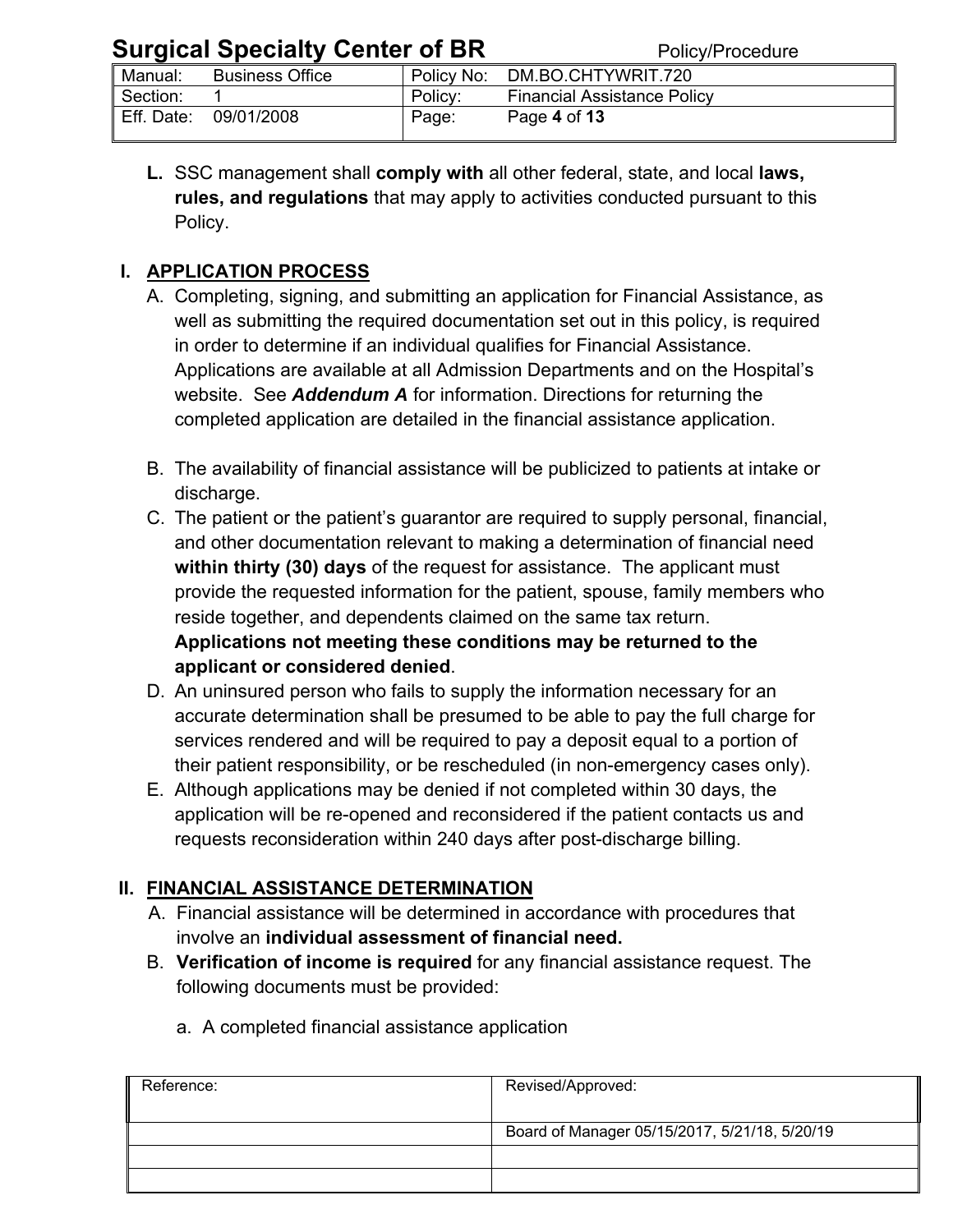| $\frac{1}{2}$ |                        |            | טווט וועטווט                       |
|---------------|------------------------|------------|------------------------------------|
| Manual:       | <b>Business Office</b> | Policy No: | DM.BO.CHTYWRIT.720                 |
| Section:      |                        | Policy:    | <b>Financial Assistance Policy</b> |
| Eff. Date:    | 09/01/2008             | Page:      | Page 5 of 13                       |

- b. Photo ID or legal ID
- c. Current and prior year tax returns for the patient/guarantor, family members living in the house, and dependents claimed on the patient's/guarantor's tax return. If patient/guarantor is not required to file federal taxes (because of low income or no income), a statement from the IRS is required.
- d. Proof of income for the patient/guarantor, family members living in the house, and dependents claimed on the patient's/guarantor's tax return.
	- i. If employed: Last 3 paystubs, last 3 months' bank statements, last available W-2's.
	- ii. If self-employed: Monthly income statement for self-employment or a copy of general business ledger/business checking account summary for the last six months.
	- iii. If not employed: a copy of benefit information from Social Security disability, other Social Security income/benefits, 1099R, pension, public assistance, worker's compensation, trust fund, unemployment, military support, child support, and alimony; public assistance checks; retirement checks; and/or notarized statement of support.
- C. Requests for financial assistance shall be processed promptly and SSC shall **notify the patient or applicant in writing within 30 days of receipt of a completed application**.
- D. Financial assistance write-offs will be applied to the **date of service for which the financial assistance application was initiated** and for future dates of service within the following six months. NOTE: Insurance verification will be performed for each episode of care to determine if the patient remains uninsured.
- E. Patients must **re-apply** for financial assistance after the six-month period for which the original application was approved.

| Reference: | Revised/Approved:                             |
|------------|-----------------------------------------------|
|            | Board of Manager 05/15/2017, 5/21/18, 5/20/19 |
|            |                                               |
|            |                                               |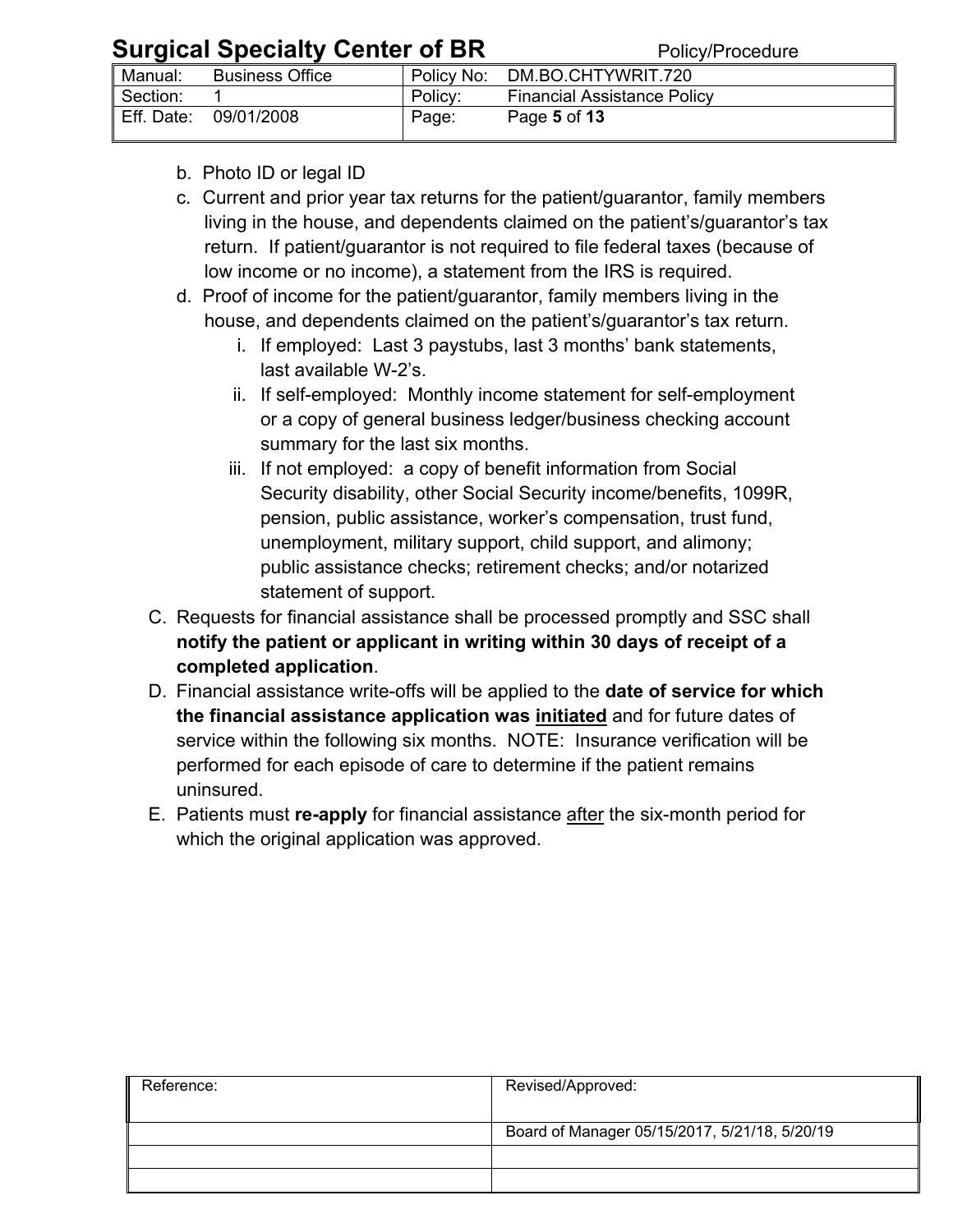| $\bullet$ . Specified to the second of $\bullet$ . Second the second second second second second second second second second second second second second second second second second second second second second second second second s |                        |         | .                                  |
|-----------------------------------------------------------------------------------------------------------------------------------------------------------------------------------------------------------------------------------------|------------------------|---------|------------------------------------|
| Manual:                                                                                                                                                                                                                                 | <b>Business Office</b> |         | Policy No: DM.BO.CHTYWRIT.720      |
| Section:                                                                                                                                                                                                                                |                        | Policy: | <b>Financial Assistance Policy</b> |
| Eff. Date:                                                                                                                                                                                                                              | 09/01/2008             | Page:   | Page 6 of 13                       |

### **III. ELIGIBILITY AND AMOUNT OF WRITE-OFF:**

Eligibility for write-off is determined based on the number of persons in the household and annual family income as a percentage of the federal poverty level (FPL). SSC will use the Federal Poverty Guidelines that are updated and published annually by the U.S. Department of Health and Human Services in the *Federal Register.* The latest information is available on this website: https://aspe.hhs.gov/poverty-guidelines.

- A. Uninsured patients whose family income is at or **below 138%** of the FPL will qualify for a full write-off of all hospital charges, assuming they meet the other eligibility criteria set out in the FAP.
- B. **Underinsured** patients (see Definitions section) will be treated as **uninsured** patients for purposes of financial assistance.

### **IV**. **COLLECTION ACTIONS**

- A. In the event of non-payment on the part of the patient/guarantor, the Hospital will engage in the following **collections actions**: sending billing statements, calling patients for open balances, transferring accounts to billing or collection agencies for follow up, and filing claims in bankruptcy proceedings. The Hospital may also engage in **extraordinary collection actions (ECAs)**, which include wage garnishments, liens, reporting to outside credit agencies, foreclosure, bank account seizure, personal property seizure, and law suits.
- B. The Hospital will make **reasonable efforts** to determine whether an individual is eligible to receive free care before initiating the ECAs. Reasonable efforts include:
	- a. Notifying the individual about the FAP (including reasonable efforts to notify the individual orally about the policy and how to obtain assistance);
	- b. Refraining from any extraordinary collection actions for a period of at least 120 days from the date the Hospital provides the first postdischarge billing statement for the care; and
	- c. Giving the individual a written notice which indicates that financial assistance is available for eligible individuals and notifies the individual (at least 30 days in advance) of the type of ECAs the Hospital intends to

| Reference: | Revised/Approved:                             |
|------------|-----------------------------------------------|
|            | Board of Manager 05/15/2017, 5/21/18, 5/20/19 |
|            |                                               |
|            |                                               |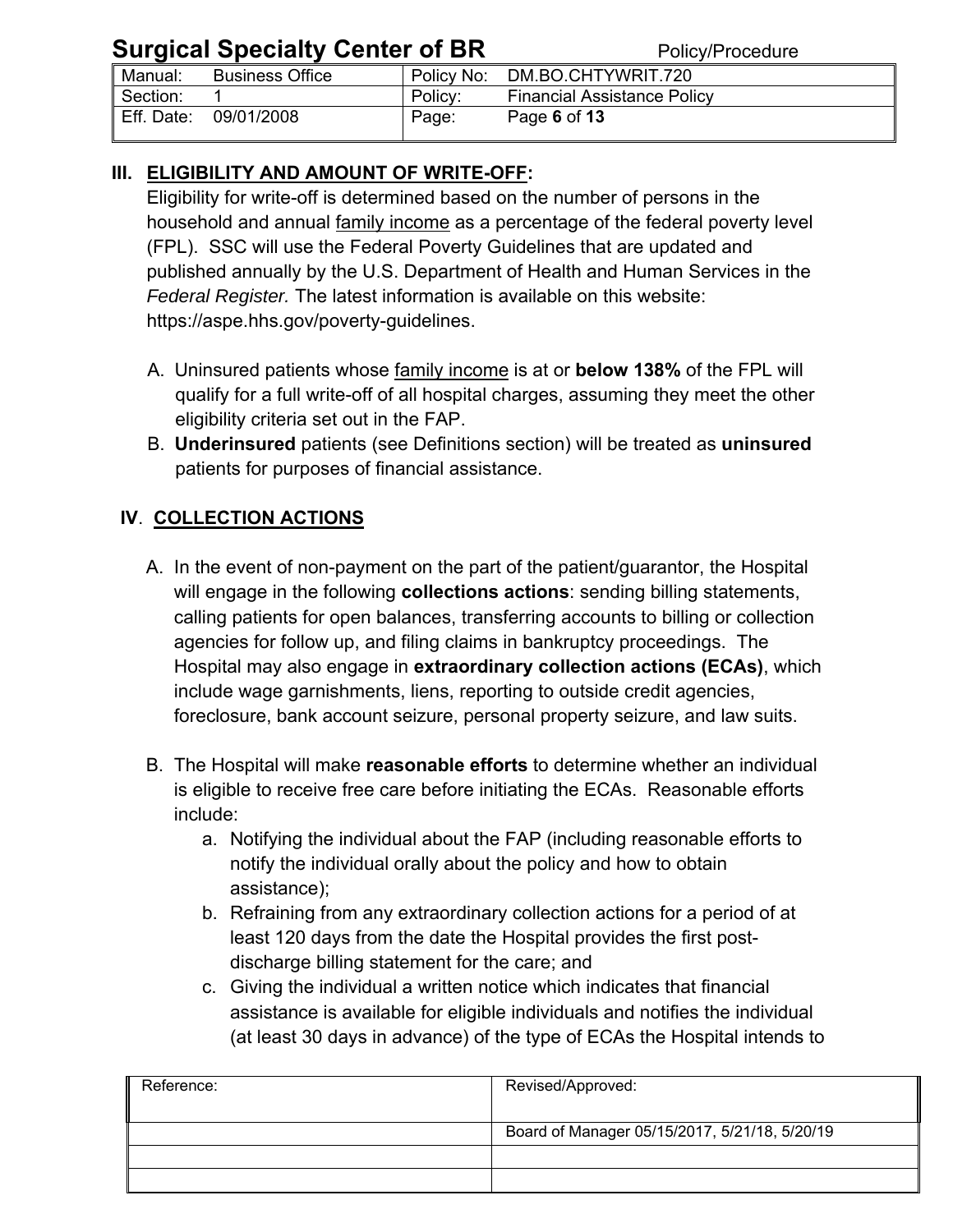| <b>Surgical Specialty Center of BR</b> |                        |         | Policy/Procedure                   |  |
|----------------------------------------|------------------------|---------|------------------------------------|--|
| Manual:                                | <b>Business Office</b> |         | Policy No: DM.BO.CHTYWRIT.720      |  |
| Section:                               |                        | Policy: | <b>Financial Assistance Policy</b> |  |
|                                        | Eff. Date: 09/01/2008  | Page:   | Page 7 of 13                       |  |

initiate and the deadline after which such ECA may be initiated. This written notice will also include a plain-language summary of the FAP.

- C. Applications for financial assistance will be processed **up to 240 days after the date of the first post-discharge billing statement** for the care. The Hospital has no obligation to process applications received after such date. Upon receipt of a timely application, any ECAs already initiated will be temporarily suspended while the application is being processed.
- D. If an individual submits an incomplete application during the 240-day period beginning after the first post-discharge billing statement for the care, efforts in addition to those discussed above should be undertaken before ECAs are initiated or resumed. The Hospital will notify the individual about how to complete the application, including a written notice that describes the additional information required and/or documentation that must be submitted. The written notice will also contain contact information for how to get more information on the FAP process and how to obtain assistance with the application process. The Hospital will give the individual a reasonable opportunity to provide the missing information before initiating or resuming ECAs.
- E. Once a completed application is submitted, the Hospital will process it in a timely manner and notify the individual in writing as to whether they qualify and the basis for such determination. The Hospital will make reasonable efforts to reverse any ECAs taken against the individual related to amounts no longer owed.
- F. SSC will not impose ECAs for any patient without first making reasonable efforts to determine whether that patient is eligible for financial assistance under this financial assistance policy. The Finance department manager at the Hospital has final authority and is responsible for determining that reasonable efforts have been made so that ECAs are then allowable.

#### **V. DEFINITIONS:**

For the purpose of this policy, the terms below are defined as follows:

| Reference: | Revised/Approved:                             |
|------------|-----------------------------------------------|
|            | Board of Manager 05/15/2017, 5/21/18, 5/20/19 |
|            |                                               |
|            |                                               |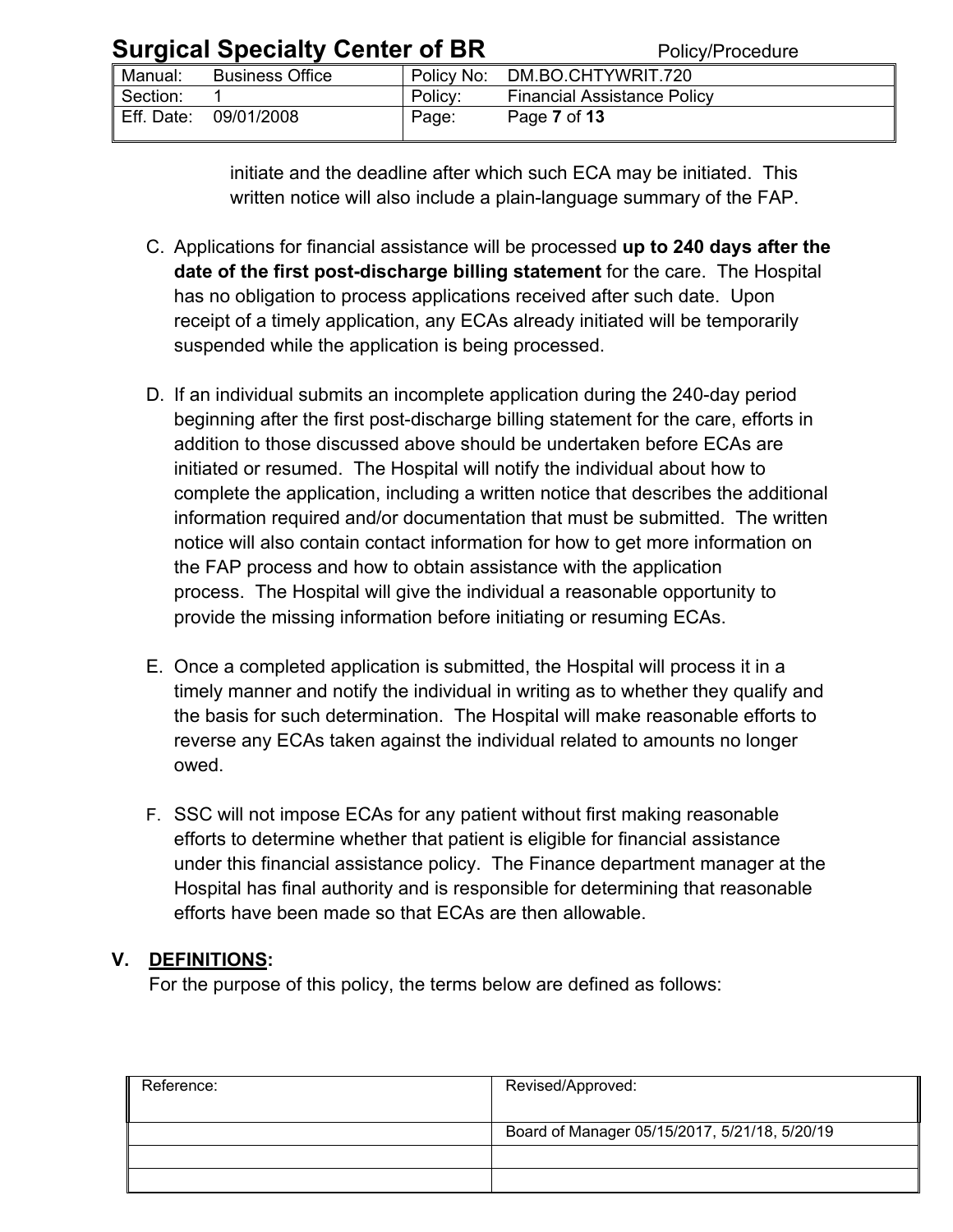|  | <b>Surgical Specialty Center of BR</b> |  |  |
|--|----------------------------------------|--|--|
|--|----------------------------------------|--|--|

| <b>Particle of Secondary Politics</b> of <b>P</b> ix |                        |            | , onov, roocaarc                   |  |
|------------------------------------------------------|------------------------|------------|------------------------------------|--|
| Manual:                                              | <b>Business Office</b> | Policy No: | DM.BO.CHTYWRIT.720                 |  |
| Section:                                             |                        | Policy:    | <b>Financial Assistance Policy</b> |  |
| Eff. Date:                                           | 09/01/2008             | Page:      | Page 8 of 13                       |  |

 **Contractual Allowance:** The difference between the level of payment established under a contractual agreement with a third party payer and the patient's gross charges.

**Extraordinary Collection Actions (ECAs):** ECAs apply when the Hospital impacts credit reporting or initiates legal processes such as liens, foreclosures, seizures of bank accounts or personal property, garnishment of pay, and/or arrest. ECAs do not include: calling patients for open balances; sending statements; or filing a claim in a bankruptcy proceeding.

**Emergency Care:** The patient requires immediate medical intervention due to a severe, life-threatening, or potentially disabling condition. The hospital does not have an emergency room, but will triage patients who have presented to the hospital. The hospital complies with the required EMTALA rules and regulations.

**Financial Assistance:** Financial Assistance is defined as medical services provided at no charge to patients who are uninsured or underinsured and unable to pay based on income level (as based on the U.S. Department of Health and Human Services Federal Poverty Guidelines), financial analysis, demographic indicators and/or further healthcare needs based on diagnosis. Financial Assistance does not include: contractual allowances from government programs and contractual allowances from insurance.

**Family:** Using the Census Bureau definition, a group of two or more people who reside together and who are related by birth, marriage, or adoption.

**Family Income:** Using the Census Bureau guidelines, the following is used when computing family income:

• Includes earnings, unemployment compensation, workers' compensation, Social Security, Supplemental Security Income, public assistance, veterans' payments, survivor benefits, pension or retirement income, interest, dividends, rents, royalties, income from estates, trusts, educational assistance, alimony, child support, assistance from outside the household, and other miscellaneous sources;

| Reference: | Revised/Approved:                             |
|------------|-----------------------------------------------|
|            | Board of Manager 05/15/2017, 5/21/18, 5/20/19 |
|            |                                               |
|            |                                               |

• Determined on a before-tax basis;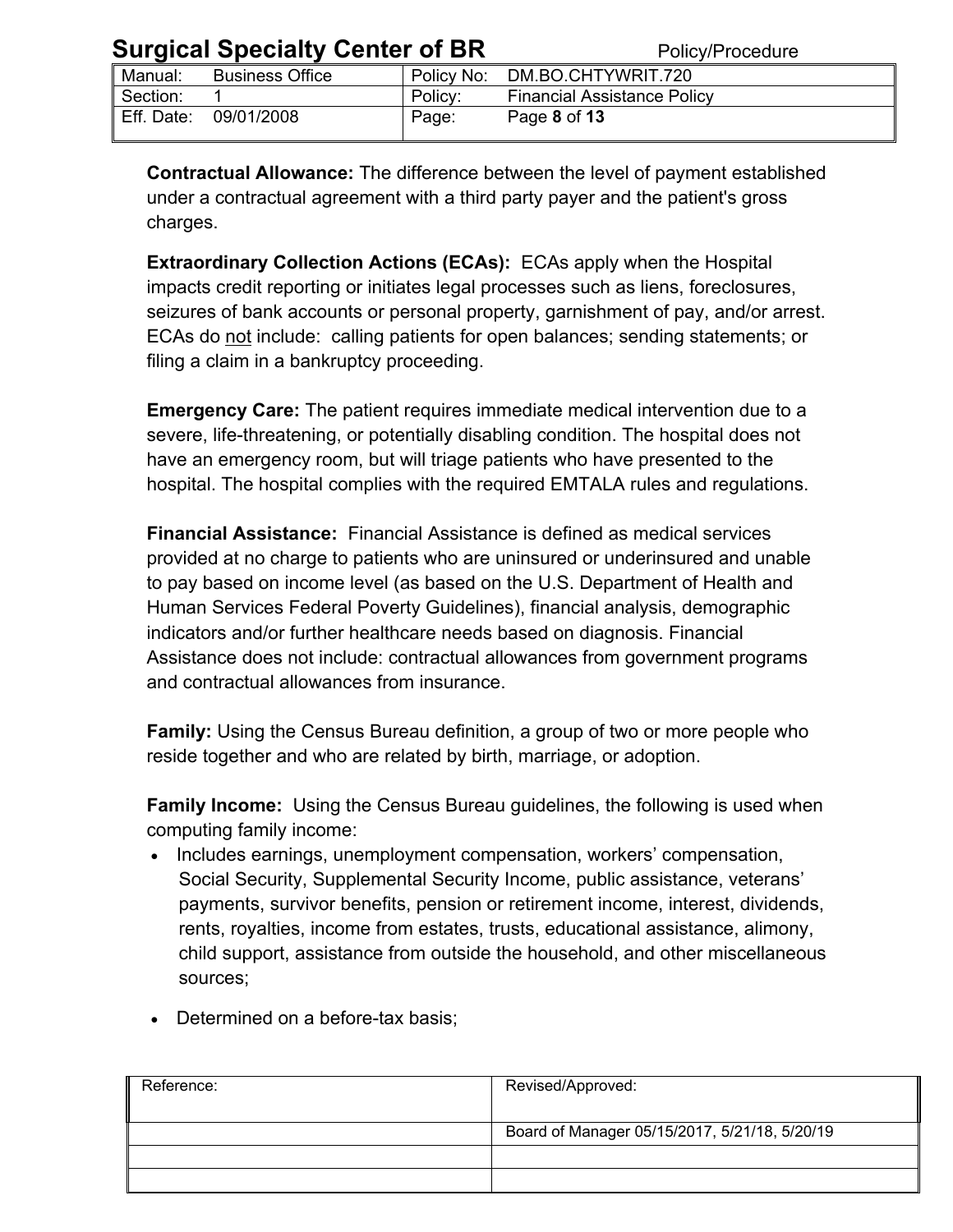| <b>Uurgiual Opecially Octrice Of Div</b> |                        |         | <b>I VIIVAII TUUCUULC</b>          |  |
|------------------------------------------|------------------------|---------|------------------------------------|--|
| Manual:                                  | <b>Business Office</b> |         | Policy No: DM.BO.CHTYWRIT.720      |  |
| Section:                                 |                        | Policy: | <b>Financial Assistance Policy</b> |  |
| Eff. Date:                               | 09/01/2008             | Page:   | Page 9 of 13                       |  |

- Includes the income of all family members who reside together and dependents claimed on the income tax return. (Non-relatives, such as housemates, do not count.)
- For dependents who live outside the home, family income shall include the dependent's income, along with the income of those who claim the dependent on their tax return.
- Family Income also includes resources or property that are easily convertible to cash; including but not limited to checking accounts, savings accounts, stocks, bonds, certificates of deposits, and cash. IRA's and 401K's are excluded until money is removed.

**Federal Poverty Guidelines:** A simplification of the Census Bureau's poverty thresholds used for administrative purposes such as determining financial eligibility. Each year the Department of Health and Human Services (HHS) publishes the guidelines in the Federal Register.

**Gross Charges:** The total charges at the Hospital's full established rates for the provision of patient care services before deductions are applied.

**Medically Necessary Care:** Medical treatment that is appropriate and necessary for treatment of the presented symptoms, as defined by Medicare and third party payers

**Uninsured Patient:** A person receiving healthcare services that does not have healthcare insurance and will not qualify for any state/ federal programs.

**Underinsured Patient:** A person receiving healthcare services who has private healthcare insurance, but whose coverage does not cover specified care. Patients with commercial insurance are not generally eligible for financial assistance writeoffs due to health-plan and legal requirements related to billing patients for their full cost-share portion of the provided services. However, if third-party coverage does not provide benefits for the hospital services due to health plan exclusions, preexisting conditions, waiting period prior to eligibility, or exhaustion of benefits, the patient may be considered uninsured and eligible for a financial assistance

| Reference: | Revised/Approved:                             |
|------------|-----------------------------------------------|
|            | Board of Manager 05/15/2017, 5/21/18, 5/20/19 |
|            |                                               |
|            |                                               |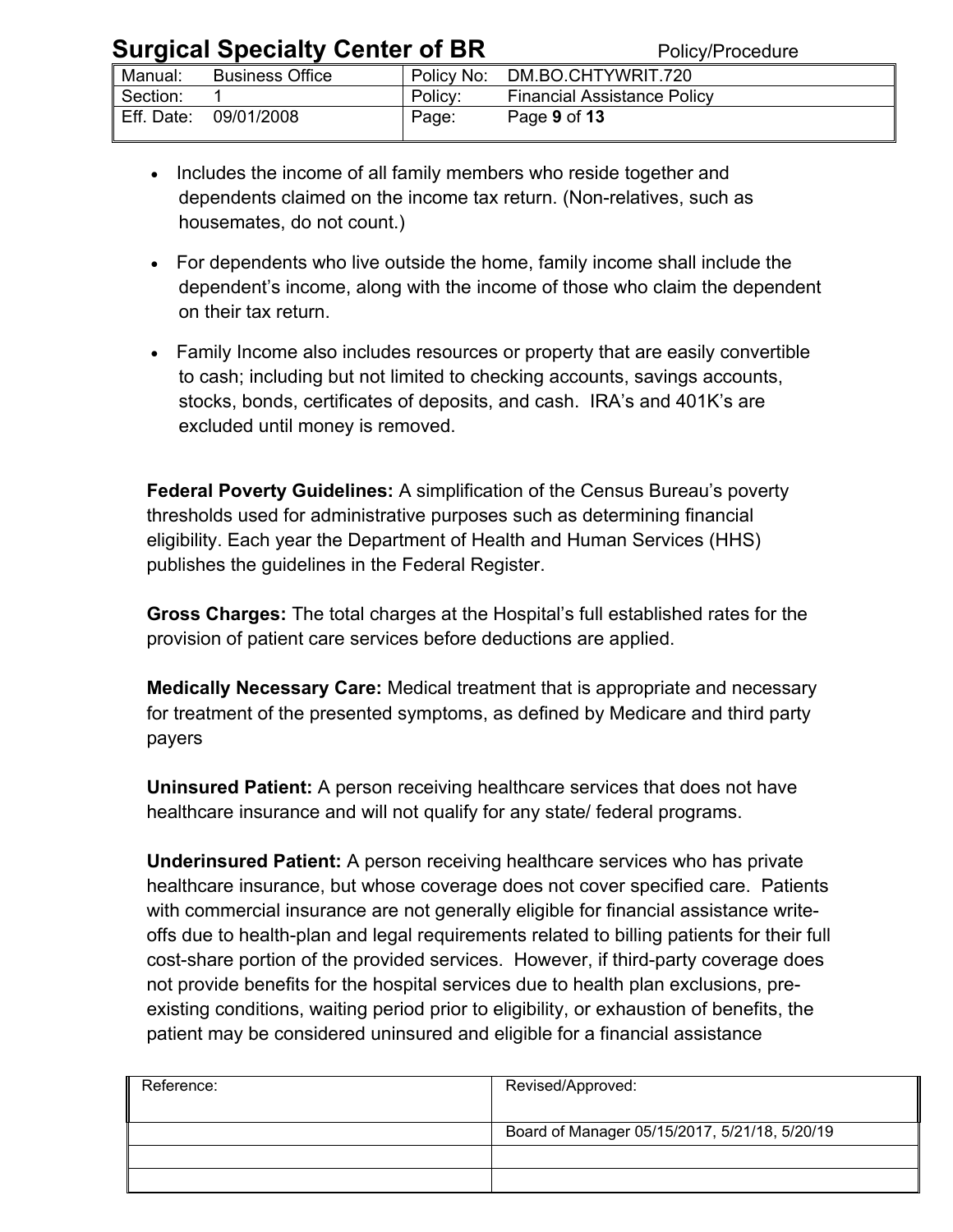| Manual:    | <b>Business Office</b> | Policy No: | DM.BO.CHTYWRIT.720                 |  |
|------------|------------------------|------------|------------------------------------|--|
| Section:   |                        | Policy:    | <b>Financial Assistance Policy</b> |  |
| Eff. Date: | 09/01/2008             | Page:      | Page 10 of 13                      |  |

adjustment, for the services not covered. This does not apply when the third-party coverage does not provide coverage at SSC for services that would otherwise be authorized in the payer's network of providers.

#### **ATTACHMENTS: Addendum A – Listing of Hospital Website and Contact Numbers Addendum B – FPL Guidelines Addendum C – Amounts Generally Billed (AGB)**

| Reference: | Revised/Approved:                             |
|------------|-----------------------------------------------|
|            | Board of Manager 05/15/2017, 5/21/18, 5/20/19 |
|            |                                               |
|            |                                               |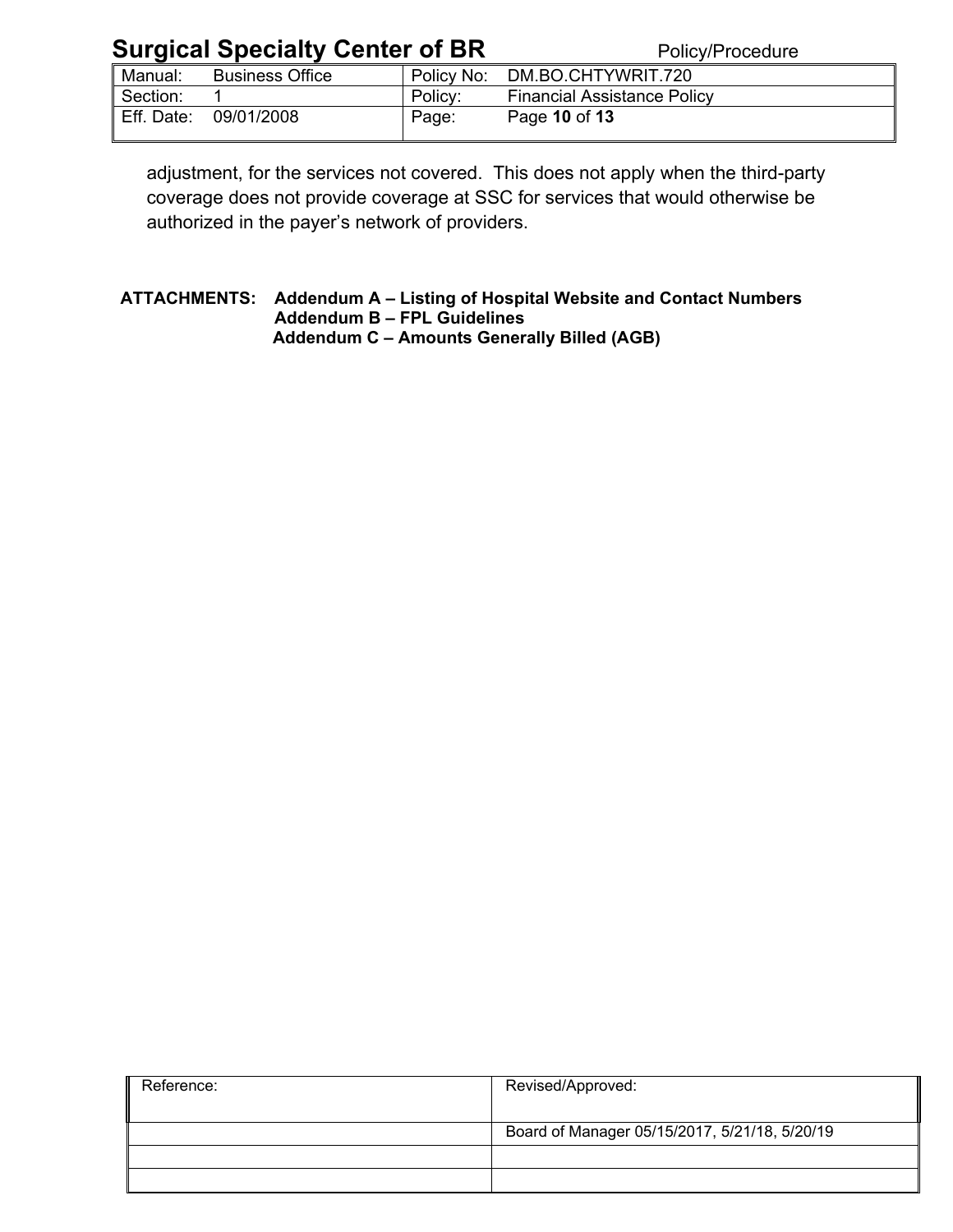| Manual:    | <b>Business Office</b> | Policy No: | DM.BO.CHTYWRIT.720                 |  |
|------------|------------------------|------------|------------------------------------|--|
| Section:   |                        | Policy:    | <b>Financial Assistance Policy</b> |  |
| Eff. Date: | 09/01/2008             | Page:      | Page 11 of 13                      |  |

#### **ADDENDUM A. Listing of Hospital Website, Physical Address, and Contact Number**

| Hospital                         | Website       | <b>Admissions Department</b><br>Location       | <b>Phone Number</b> |
|----------------------------------|---------------|------------------------------------------------|---------------------|
| <b>Surgical Specialty Center</b> | www.sscbr.com | 8080 Bluebonnet Blvd.<br>Baton Rouge, LA 70810 | (225)408-5585       |

| Reference: | Revised/Approved:                             |
|------------|-----------------------------------------------|
|            | Board of Manager 05/15/2017, 5/21/18, 5/20/19 |
|            |                                               |
|            |                                               |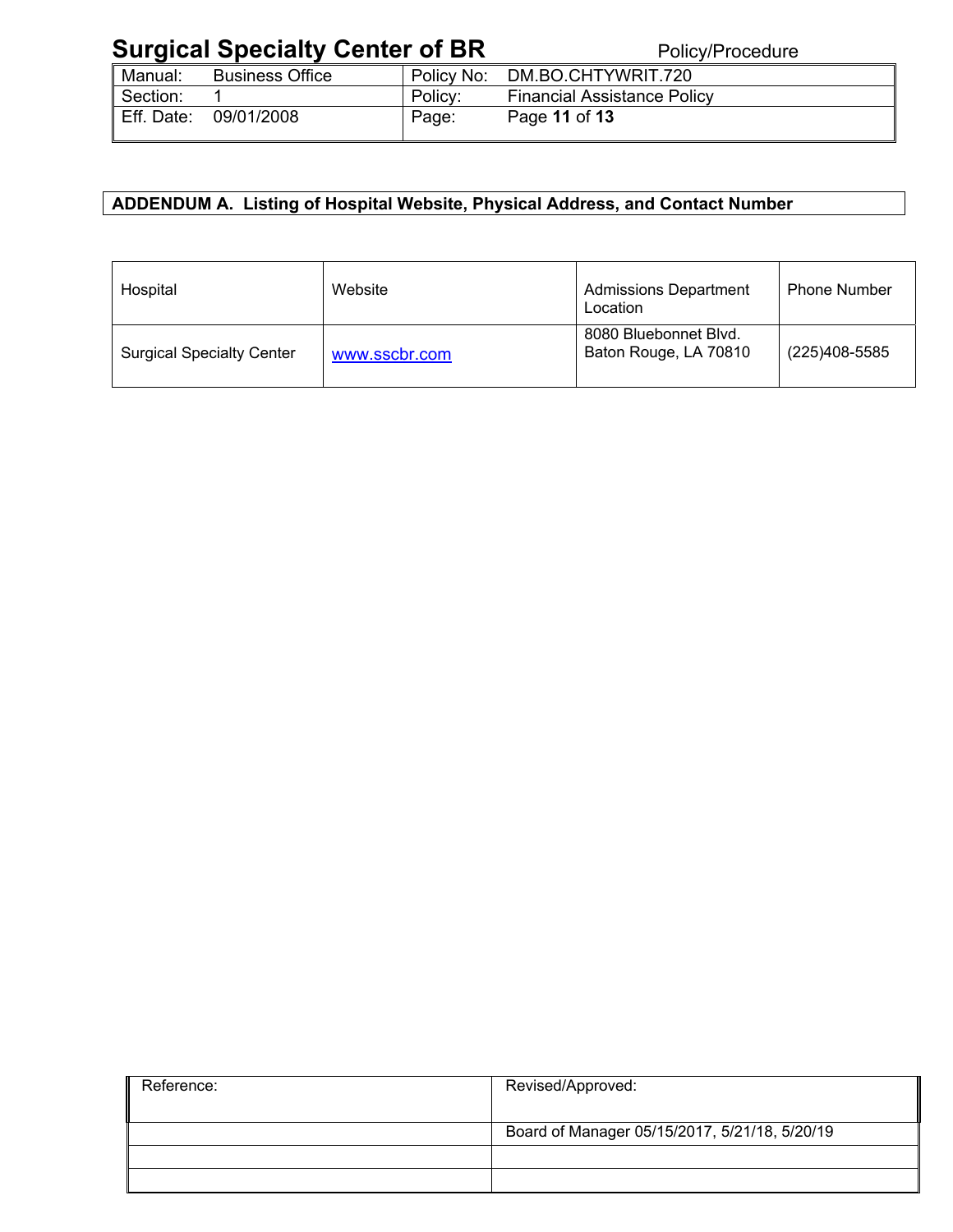| Manual:    | <b>Business Office</b> | Policy No: | DM.BO.CHTYWRIT.720                 |
|------------|------------------------|------------|------------------------------------|
| Section:   |                        | Policy:    | <b>Financial Assistance Policy</b> |
| Eff. Date: | 09/01/2008             | Page:      | Page 12 of 13                      |

**ADDENDUM B. Federal Poverty Level Guidelines** 

The U.S. Department of Health and Human Services Federal Poverty Level table as published annually in the Federal Register. Latest information is available on this Website

https://aspe.hhs.gov/poverty-guidelines

#### **ADDENDUM C. Amounts Generally Billed (AGB)**

| Reference: | Revised/Approved:                             |
|------------|-----------------------------------------------|
|            |                                               |
|            | Board of Manager 05/15/2017, 5/21/18, 5/20/19 |
|            |                                               |
|            |                                               |